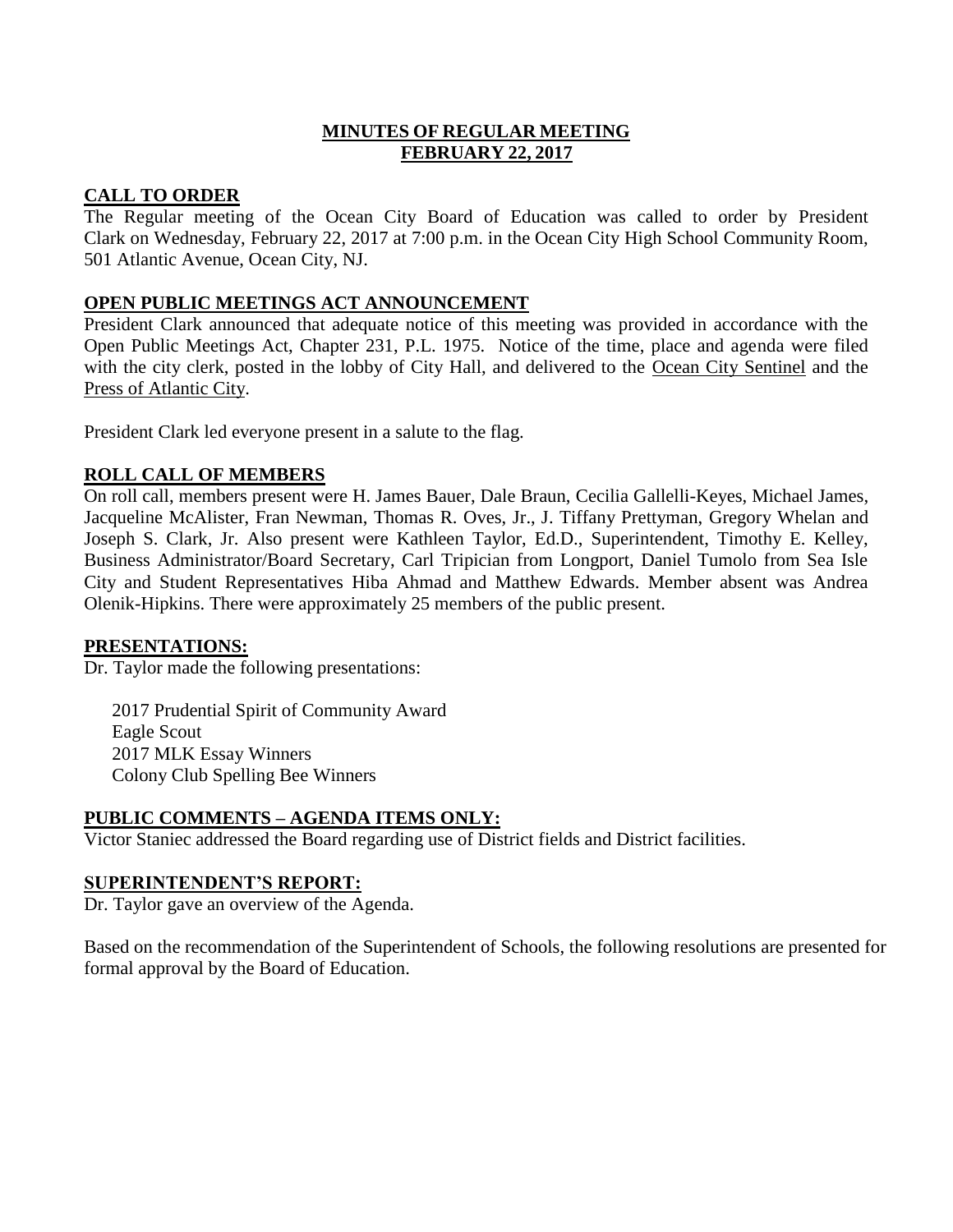*Motion by Mr. Bauer, seconded by Mrs. McAlister, and carried unanimously, except as noted below, the Board of Education approved the following Superintendent's recommendations by "roll call vote."* 

# **1. Buildings and Grounds**

### A. Use of Facilities

The Board approves the following request for the use of the High School:

| Requested By:<br>Use:<br>Date/Times:<br>Room:<br>Fee:   | City of Ocean City Police Department/Cape May County Police Academy<br>Police Academy Graduation<br>June 9, 2017 (Fri), 4:00PM-6:30PM<br>Auditorium<br>No charge                                                                                                                                                                                                                                                                                                                                                                                                                                                                                                                                                                                                                   |
|---------------------------------------------------------|------------------------------------------------------------------------------------------------------------------------------------------------------------------------------------------------------------------------------------------------------------------------------------------------------------------------------------------------------------------------------------------------------------------------------------------------------------------------------------------------------------------------------------------------------------------------------------------------------------------------------------------------------------------------------------------------------------------------------------------------------------------------------------|
| Requested By:<br>Use:<br>Dates/Times:<br>Rooms:<br>Fee: | City of Ocean City/OC POPS/OC Theatre Company<br>Rehearsals and Show: Fiddler on the Roof with the Ocean City POPS<br>June 21-23, 2017 (Wed-Fri), 8:30AM-10:00PM<br>June 24, 2017 (Sat), 9:00AM-3:00PM<br>June 26-30, 2017 (Mon-Fri), 8:30AM-10:00PM<br>July 1, 2017 (Sat), 8:30AM-5:00PM<br>July 3, 2017 (Mon), 12:30PM-10:00PM<br>July 5-7, 2017 (Wed-Fri), 12:30PM-11:00PM<br>July 8, 2017 (Sat), 9:00AM-9:00PM<br>July 10, 2017 (Mon), 12:30PM-11:00PM<br>July 11 and 12, 2017 (Tues and Wed), 4:00PM-11:00PM with show at 7:30PM<br>July 13, 2017 (Thurs), 12:30PM-5:00PM with show at 2:00PM<br>July 14, 2017 (Fri), 4:00PM-12:00AM with show at 7:30PM and load out<br>July 15, 2017 (Sat), 8:30AM-3:00PM - load out<br>Auditorium and Classrooms F105 and F107<br>\$337.50 |
| Requested By:<br>Use:<br>Dates/Times:<br>Rooms:<br>Fee: | City of Ocean City/OC Theatre Company<br>Theatre Camp 1<br>July 3, 5, 6 and 7, 2017 (Mon, Wed-Fri), 8:30AM-12:30PM<br>July 10-13, 2017 (Mon-Thurs), 8:30AM-12:30PM<br>Auditorium and Classrooms F105 and F107<br>No charge                                                                                                                                                                                                                                                                                                                                                                                                                                                                                                                                                         |
| Requested By:<br>Use:<br>Dates/Times:<br>Rooms:<br>Fee: | City of Ocean City/OC Theatre Company<br>Theatre Camp 2<br>July 17-21 (Mon-Fri), 8:30AM-12:30PM<br>July 24-27, 2017 (Mon-Thurs), 8:30AM-12:30pm<br>July 28, 2017 (Fri), 8:30AM-1:00PM and 5:00PM-8:30PM with show at 6:00PM<br>Auditorium and Classrooms F105 and F107<br>No charge                                                                                                                                                                                                                                                                                                                                                                                                                                                                                                |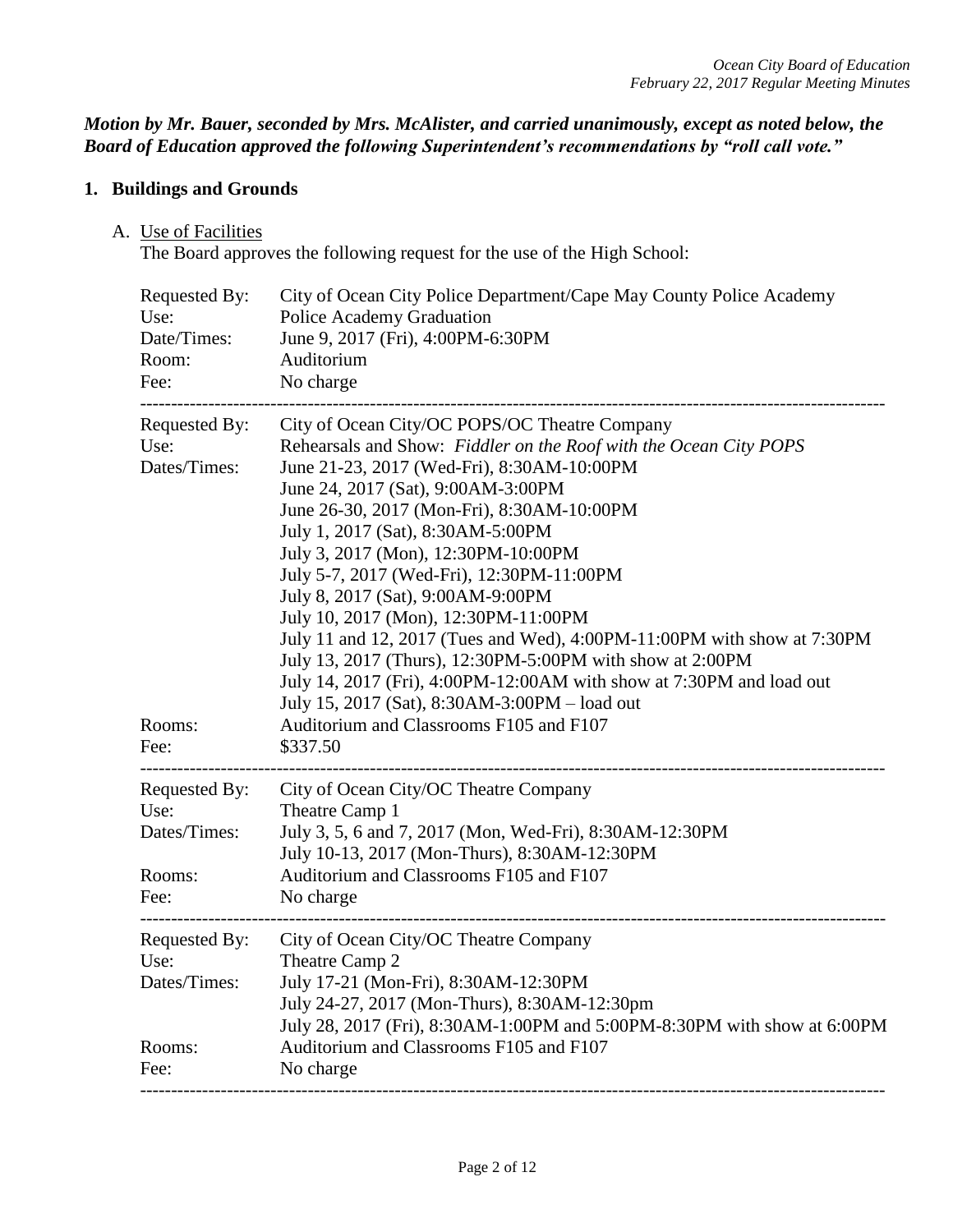| Requested By:<br>Use:<br>Dates/Times:<br>Rooms:<br>Fee:        | City of Ocean City/OC POPS/OC Theatre Company<br>Rehearsals and Show: Mary Poppins with the Ocean City POPS<br>July 17-21, 2017 (Mon-Fri), 12:30PM-10:00PM<br>July 22, 2017 (Sat), 8:30AM-3:00PM<br>July 24-27, 2017 (Mon-Thurs), 12:30PM-10:00PM<br>July 28, 2017 (Fri), 8:30PM-10:00PM<br>July 29, 2017 (Sat), 8:30AM-3:00PM<br>July 31-August 5, 2017 (Mon-Sat), 8:30AM-10:00PM<br>August 7, 2017 (Mon), 8:30AM-11:00PM<br>August 8 and 9, 2017 (Tues and Wed), 4:00PM-11:00PM with show at 7:30PM<br>August 10, 2017 (Thurs), Show time TBD<br>August 11, 2017 (Fri), 4:00PM-12:30AM with show at 7:30PM and load out<br>August 12, 2017 (Sat) 8:30AM-3:00PM - load out<br>August 14, 2017 (Mon), 8:30AM-5:00PM - load out<br>Auditorium and Classrooms F105 and F107<br>\$337.50 |
|----------------------------------------------------------------|---------------------------------------------------------------------------------------------------------------------------------------------------------------------------------------------------------------------------------------------------------------------------------------------------------------------------------------------------------------------------------------------------------------------------------------------------------------------------------------------------------------------------------------------------------------------------------------------------------------------------------------------------------------------------------------------------------------------------------------------------------------------------------------|
| <b>Requested By:</b><br>Use:<br>Dates/Times:<br>Rooms:<br>Fee: | City of Ocean City/OC Theatre Company<br>Theatre Camp 3<br>August 9, 2017 (Wed), 9:00AM-12:30PM<br>August 11, 2017 (Fri), 9:00AM-1:00PM with show at 11:30AM<br>Auditorium and Classrooms F105 and F107<br>No charge                                                                                                                                                                                                                                                                                                                                                                                                                                                                                                                                                                  |
| Requested By:<br>Use:<br>Dates/Times:<br>Room:<br>Fee:         | City of Ocean City/Miss Ocean City<br>Miss Ocean City Rehearsals<br>August 7-10, 2017 (Mon-Thurs), 5:00PM-9:30PM<br>Cafeteria<br>No charge                                                                                                                                                                                                                                                                                                                                                                                                                                                                                                                                                                                                                                            |
| Requested By:<br>Use:<br>Dates/Times:<br>Rooms:<br>Fee:        | City of Ocean City<br><b>Summer Basketball Leagues</b><br>June 19-August 7, 2017 (Mon), 5:30PM-9:00PM (rain or shine)<br>June 13-August 10, 2017 (Tues and Thurs), 5:30PM-10:00PM (rain only)<br>Main Gym and Auxiliary Gym<br>No charge                                                                                                                                                                                                                                                                                                                                                                                                                                                                                                                                              |
| Requested By:<br>Use:<br>Dates/Times:<br>Rooms:<br>Fee:        | City of Ocean City<br><b>Basketball Camp</b><br>July 17-August 4, 2017 (Mon-Fri), 8:00AM-2:00PM<br>Main Gym and Auxiliary Gym<br>No charge                                                                                                                                                                                                                                                                                                                                                                                                                                                                                                                                                                                                                                            |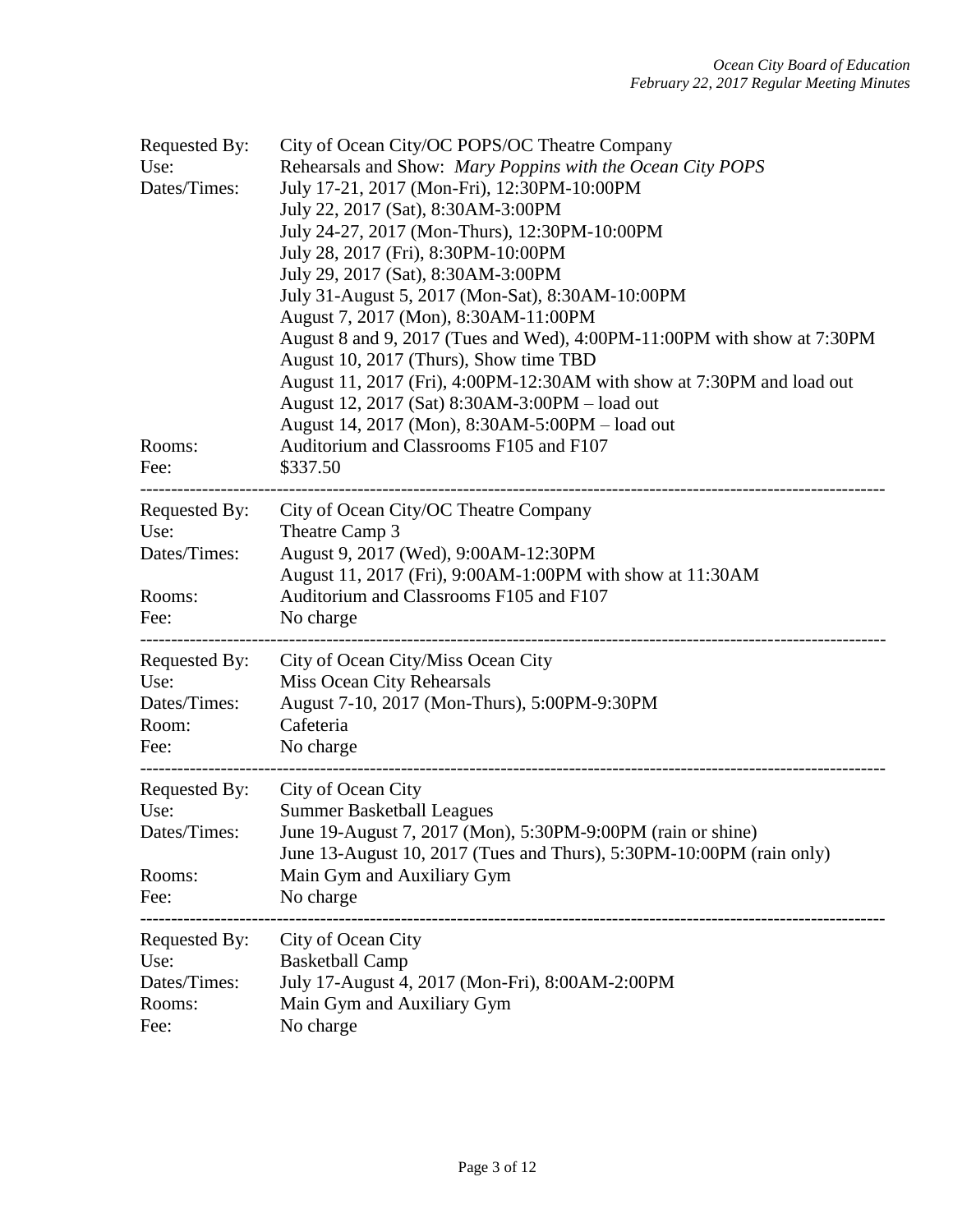| <b>Informational Items</b>       |                         |
|----------------------------------|-------------------------|
| Fire Drills                      |                         |
| Ocean City High School           | <b>January 11, 2017</b> |
| Ocean City Intermediate School   | January 13, 2017        |
| <b>Ocean City Primary School</b> | January 11, 2017        |
|                                  |                         |
| <b>Security Drills</b>           |                         |
| Ocean City High School           | January 13, 2017        |
| Ocean City Intermediate School   | January 11, 2017        |
| Ocean City Primary School        | January 10, 2017        |
|                                  |                         |

• Buildings and Grounds Committee Report – Mr. Oves, Chairperson Mr. Oves gave a report of the Committee meeting.

## **2. Curriculum and Student Affairs**

#### A. Core Ethical Values

The Board adopts the following School District Core Ethical Values, which are incorporated into the District Code of Student Conduct:

- Integrity
- Respect
- Responsibility
- Trust
- Fairness
- Courage
- Compassion
- Friendship

## B. Out of District Placements

The Board approves the following out of district student placements for the 2016-17 School Year.

| <b>Placement</b>           | # of Students | <b>District</b> | <b>Tuition</b> |
|----------------------------|---------------|-----------------|----------------|
| $CMCSSSD - Compact$        |               | <b>IIT</b>      | \$18,500       |
| <b>Change of Placement</b> | # of Students | <b>District</b> | <b>Tuition</b> |
| Bancroft – Haddonfield     |               | UT              | \$30,600       |
| (from ACSSD)               |               |                 |                |

C. High School Field Trip Request The Board approves the attached High School Field Trip list.

## D. Summer School Program – High School

The Board approves the High School Summer School Program through the online service, EDUCERE (60-hour remediation in any core subject areas including world language), from June 19, 2017 – August 11, 2017.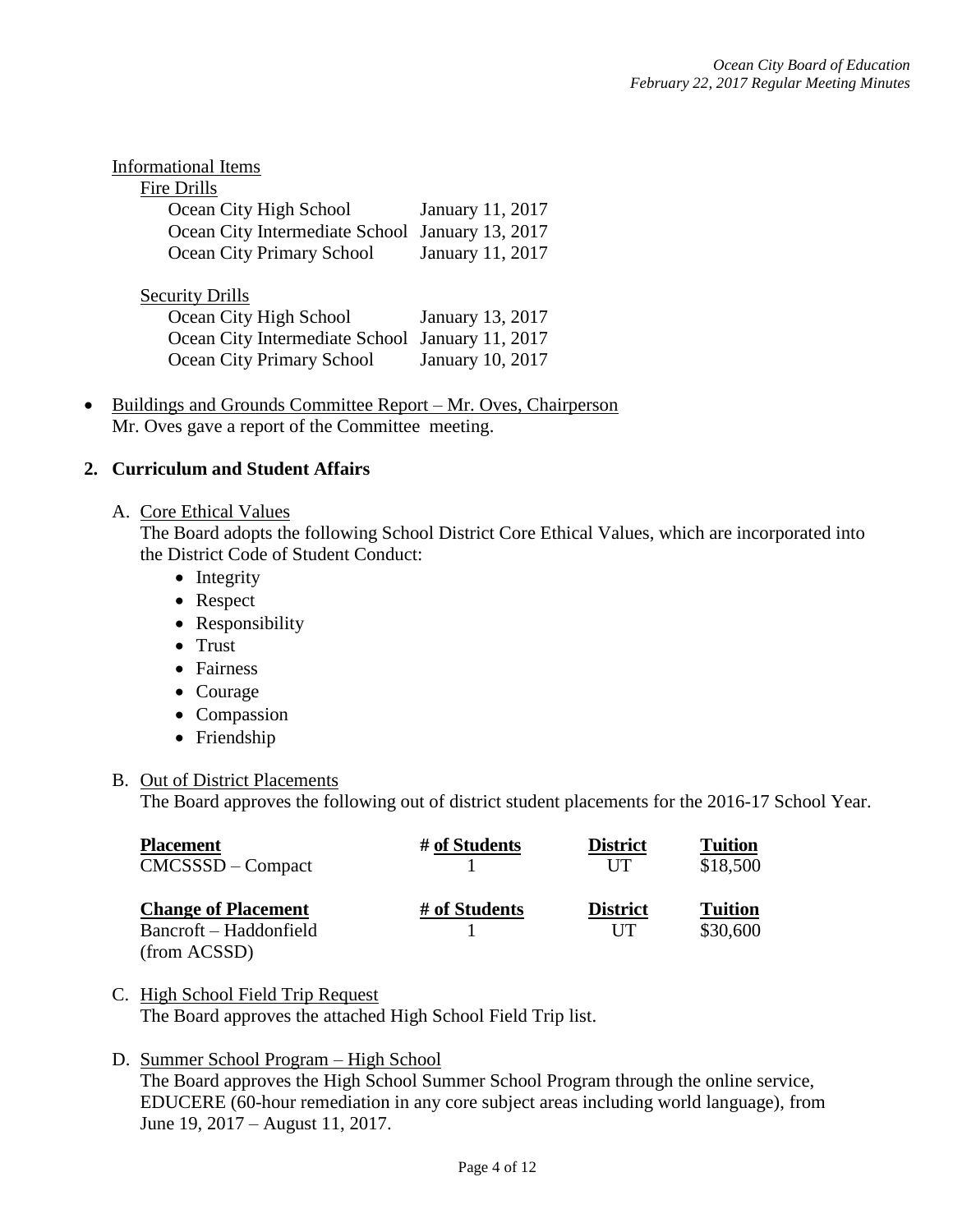## E. Credit Completion Programs

- 1. The Board approves the offering of the 2016-17 High School Credit Completion Program. The Program will be held from May 23, 2017 – June 6, 2017 (including two Saturdays). The cost of the Program is for 4 teachers with a maximum of 30 hours each, not to exceed a total of 118 hours aggregate, pending enrollment. The cost of the Program will not exceed \$3,540.00.
- 2. The Board approves the offering of the 2016-17 Extension School Credit Completion Program. The Program will be held for 4 Saturday Sessions between May 6, 2017 – June 10, 2017. The cost of the Program is for 1 staff member, not to exceed a total of 28 hours, pending enrollment. Total cost for the Program is \$840.00.
- F. Special Education Extended School Year Programs (ESY) High School The Board approves the High School Special Education ESY Program, June 26, 2017 – July 27, 2017, Monday–Thursday, with Resource 1:1 Program June 16, 2017 – August 25, 2017, Monday-Friday.
- P. Harassment, Intimidation and Bullying (HIB) Case Findings The Board approves Harassment, Intimidation and Bullying (HIB) Case Findings as reported in the attached.

Informational Items Out-of-School Suspension Reports for January 2017

 Curriculum and Student Affairs Committee Report – Mrs. McAlister, Chairperson Mrs. McAlister gave a report of the Committee meeting.

## **3. Finance**

A. Bill List (Attachment #3.A) The Board ratifies the payment of bills for February 2017 in the amount of \$4,059,886.55.

## **Motion carried with the following vote to abstain on items related to the PTA: Mr. Braun.**

- B. Secretary and Monthly Cash Reconciliation Reports (Attachment #3.B) The Board approves the Board Secretary's Monthly Financial Report and the Monthly Cash Reconciliation Report for January 2017.
- C. Line Item Transfers (Attachment #3.C) The Board approves the revenue and appropriation transfers for January 2017. The Board also acknowledges receipt of the State of NJ mandated transfer reconciliation form for January 2017.
- D. Travel & Expense Reimbursement (Attachment #3.D) The Board approves the February 2017 list of Board of Education Members and School District Staff travel and related expense reimbursements.
- E. Food Service Report (Attachment #3.E) The Board accepts the Food Service Monthly Finance Report for January 2017.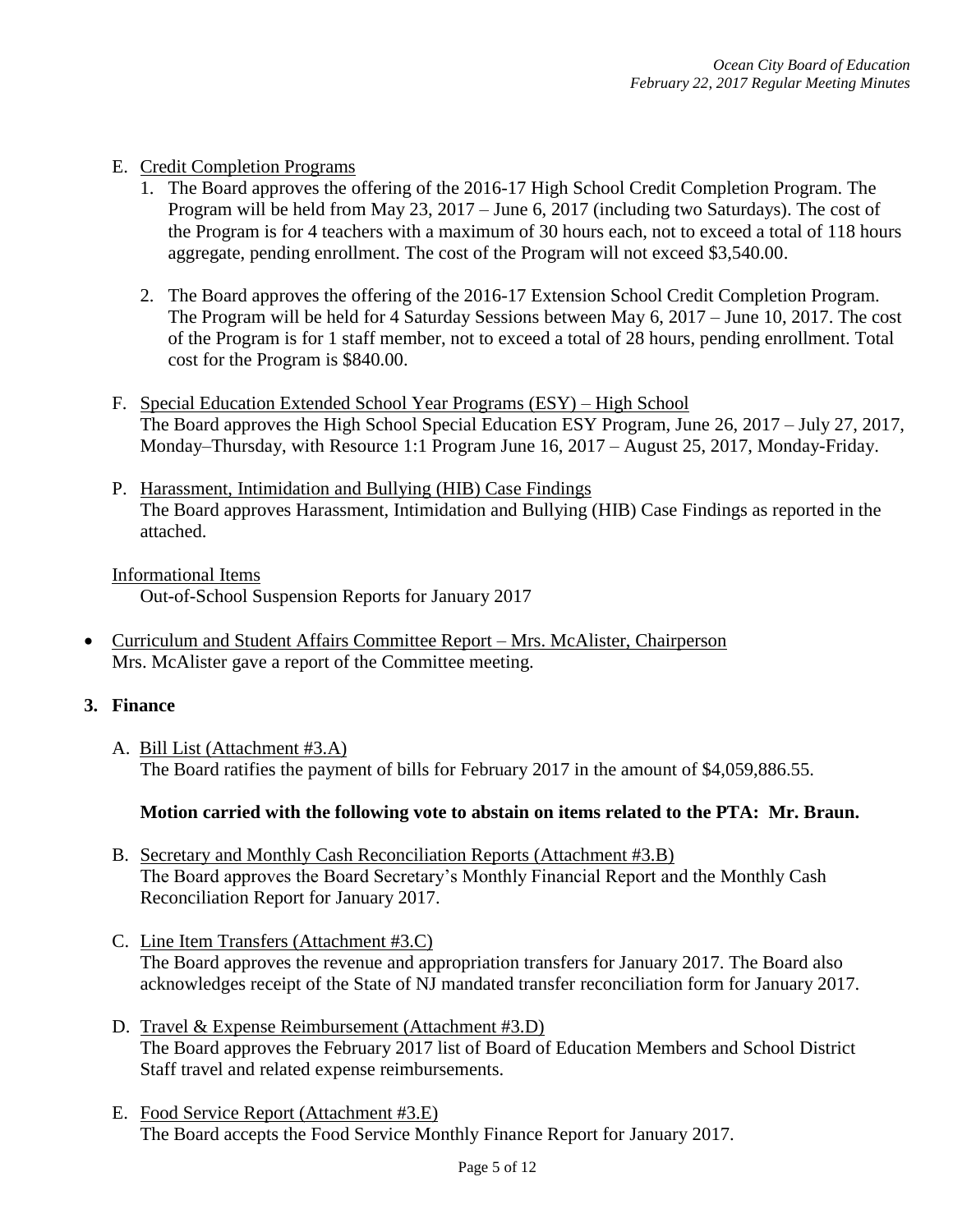F. Special Education Tuition Contract Agreement

The Board approves the 2016-17 Special Education Tuition Contract Agreement with the Upper Township Board of Education for One-to-One Aide extraordinary costs for four Upper Township students in the amount of \$158,979.

G. Tuition Contract Agreement

The Board approves the 2016-17 Tuition Contract Agreement with Ranch Hope, Inc. for one grade 9 student receiving Alternative School educational services effective January 13, 2017 through June 30, 2017 in the amount of \$125 per diem, \$12,250 prorated.

- **4. Personnel** (All motions are upon Superintendent's recommendation:)
	- A. Substitutes (Attachment #4.A)

 The Board approves the attached criminal history approved/HIB trained substitutes for the 2016-17 school year.

- B. Resignation District Supportive Staff The Board accepts the resignation of Lawrence Morgan, groundskeeper, effective as of February 21, 2017.
- C. Leave of Absence District Supportive Staff (Attachment #4.C) The Board approves employee #2860, a paid leave of absence, effective February 13, 2017 through ½ day February 22, 2017 and an unpaid leave of absence, effective ½ day February 22, 2017 through March 10, 2017, with an expected return date of March 13, 2017.
- D. Leaves of Absence High School Certificated Staff (Attachment #4.D) The Board approves the following leaves of absence: Employee #3530, an unpaid FMLA/NJFLA 2 week leave of absence, effective approximately March 14, 2017 through March 28, 2017.

Employee #3547, a paid leave of absence effective April 14, 2017 through May 29, 2017, and an unpaid FMLA/NJFLA leave of absence effective May 30, 2017 through the end of the 2016-17 school year.

- E. Extended Leave of Absence High School Certificated Staff (Attachment #4.E) The Board approves employee #0679, an extended paid leave of absence, effective February 6, 2017 through February 10, 2017, ½ days February 13, 2017 through February 14, 2017, returning to full-time service on February 15, 2017.
- F. Extension for Short-Term Leave Replacement High School Certificated Staff The Board ratifies Daniel Murray, short-term leave replacement High School Teacher of Social Studies, an extension through February 10, 2017, at a stipend of \$160 per diem, and ½ days February 13, 2017 through February 14, 2017, at a stipend of  $\frac{1}{2}$  of \$160 per diem.
- G. Retirement High School Certificated Staff The Board accepts with deep regret the retirement of Matthew Oster, High School Science Teacher, effective as of May 1, 2017.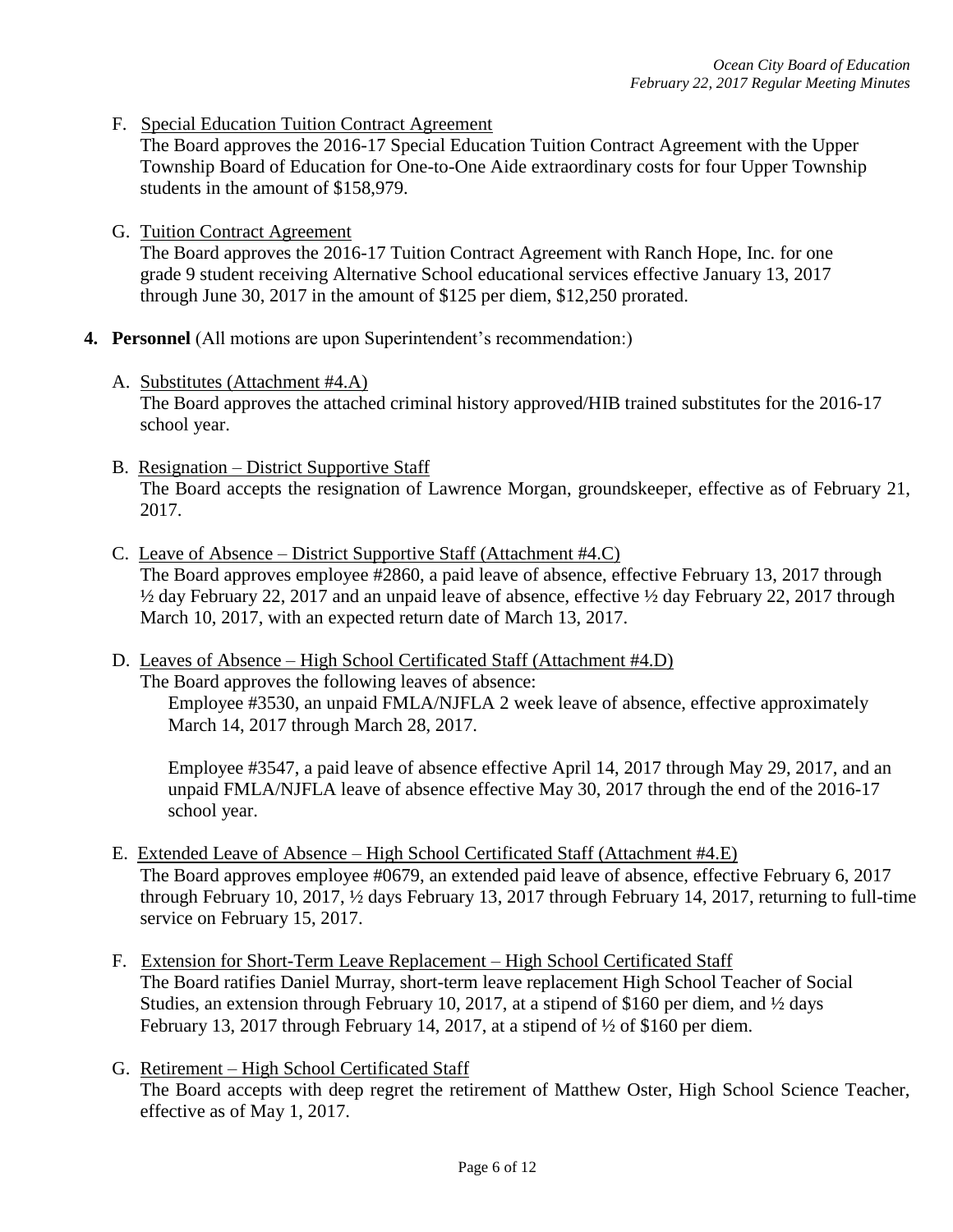- H. Resignation High School Certificated Staff The Board accepts the resignation of David Ferrante, girls' freshman/novice crew coach for the 2016-17 school year.
- I. High School Coach, Volunteers and Stipend for the 2016-17 School Year (Attachment #4.I) The Board approves the attached High School coach, volunteers and stipend for the 2016-17 school year.
- Negotiations Committee Report Mr. Bauer, Chairperson Mr. Bauer gave a report of the Committee meeting.

# **5. Policy**

A. Policies –  $2^{nd}$  Reading

The Board approves the following replacements, additions and/or deletions to the Board Policy and/or Regulation Manuals.

#### New Policies

| 2415.30 | Title I – Educational Stability for Children in Foster Care (M) |
|---------|-----------------------------------------------------------------|
| 2418    | Section 504 of the Rehabilitation Act of $1973 -$ Students (M)  |

#### Revised Policies

| 1510 | Americans with Disabilities Act (M)   |
|------|---------------------------------------|
| 5116 | <b>Education of Homeless Children</b> |
| 8330 | Student Records (M)                   |

Revised Regulation

1510 Americans with Disabilities Act (M)

New Regulation

2418 Section 504 of the Rehabilitation Act of 1973 – Students (M)

B. Policy –  $1<sup>st</sup>$  Reading

The Board approves the following replacements, additions and/or deletions to the Board Policy and/or Regulation Manuals.

New Policy 5330.04 Administering an Opioid Antidote

• Policy Committee Report – Mrs. Prettyman, Chairperson Mrs. Prettyman gave a report of the Committee meeting.

## **6. District Communications**

 District Communications Committee Report - Ms. Gallelli-Keyes, Chairperson Ms. Gallelli-Keyes gave a report of the Committee meeting.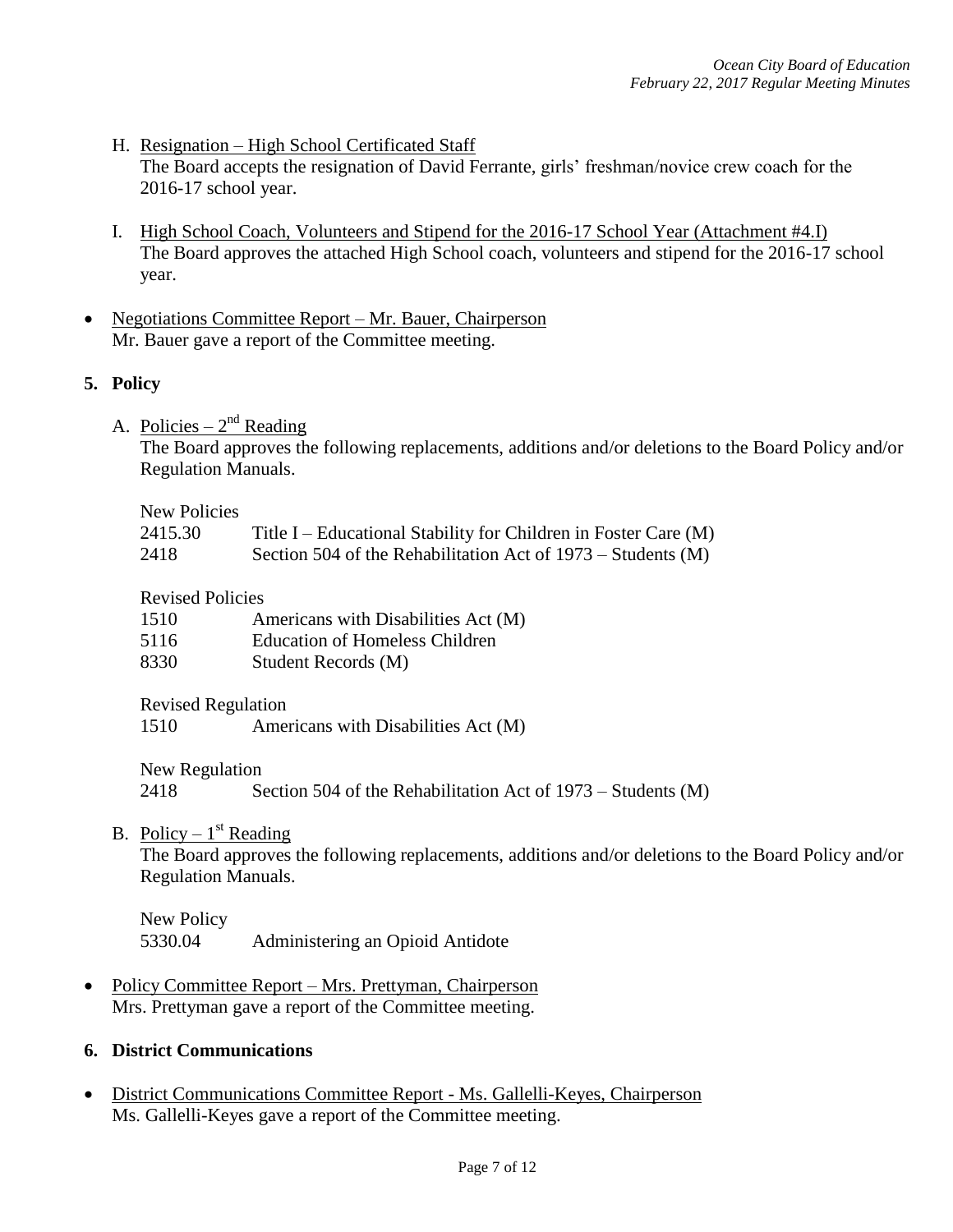*Motion by Mr. Bauer, seconded by Ms. Gallelli-Keyes, and carried unanimously, except as noted below, the Board of Education (Ocean City Representatives) approved the following Superintendent's recommendations by "roll call vote."* 

### **1. Buildings and Grounds**

B. Use of Facilities **(Ocean City Representatives Only)** The Board approves the following request for the use of the Intermediate and Primary Schools:

| Intermediate School |                                                                |
|---------------------|----------------------------------------------------------------|
| Requested By:       | Ocean City PTA                                                 |
| Use:                | Dodgeball Tournament                                           |
| Date/Times:         | March 17, 2017 (Fri), 6:00PM-9:00PM, with set up 4:30PM-6:00PM |
| Room:               | Gym and Kitchen                                                |
| Fee:                | No charge                                                      |

------------------------------------------------------------------------------------------------------------------------

#### **Motion carried with the following vote to abstain: Mr. Braun.**

| Requested By:<br>Use:<br>Dates/Times:<br>Room:<br>Fee:  | City of Ocean City<br>Men's Softball League<br>May 8-August 17, 2017 (Mon-Thurs), 5:45PM-8:00PM<br><b>Baseball and Softball Fields</b><br>No charge                                                                                               |
|---------------------------------------------------------|---------------------------------------------------------------------------------------------------------------------------------------------------------------------------------------------------------------------------------------------------|
| Requested By:<br>Use:<br>Dates/Times:<br>Room:<br>Fee:  | City of Ocean City<br>Pickleball<br>June 15-September 4, 2017* (Mon-Fri), 8:00AM-8:00PM<br>*Not available July 4, 2017<br><b>Pickleball Courts</b><br>No charge                                                                                   |
| Requested By:<br>Use:<br>Dates/Times:<br>Room:<br>Fee:  | City of Ocean City<br>Fun N' Fitness Camp<br>June 19-August 11, 2017* (Mon-Fri), 8:30AM-12:30PM<br>*Not available July 4, 2017<br>Multi-Purpose Room<br>No charge                                                                                 |
| Requested By:<br>Use:<br>Dates/Times:<br>Rooms:<br>Fee: | City of Ocean City<br><b>Morning Sports Program</b><br>June 19-July 7, 2017* (Mon-Fri), 8:30AM-12:30PM<br>*Not available July 4, 2017<br>July 17-August 4, 2017 (Mon-Fri), 8:30AM-12:30PM<br>Fields, Basketball Courts and Restrooms<br>No charge |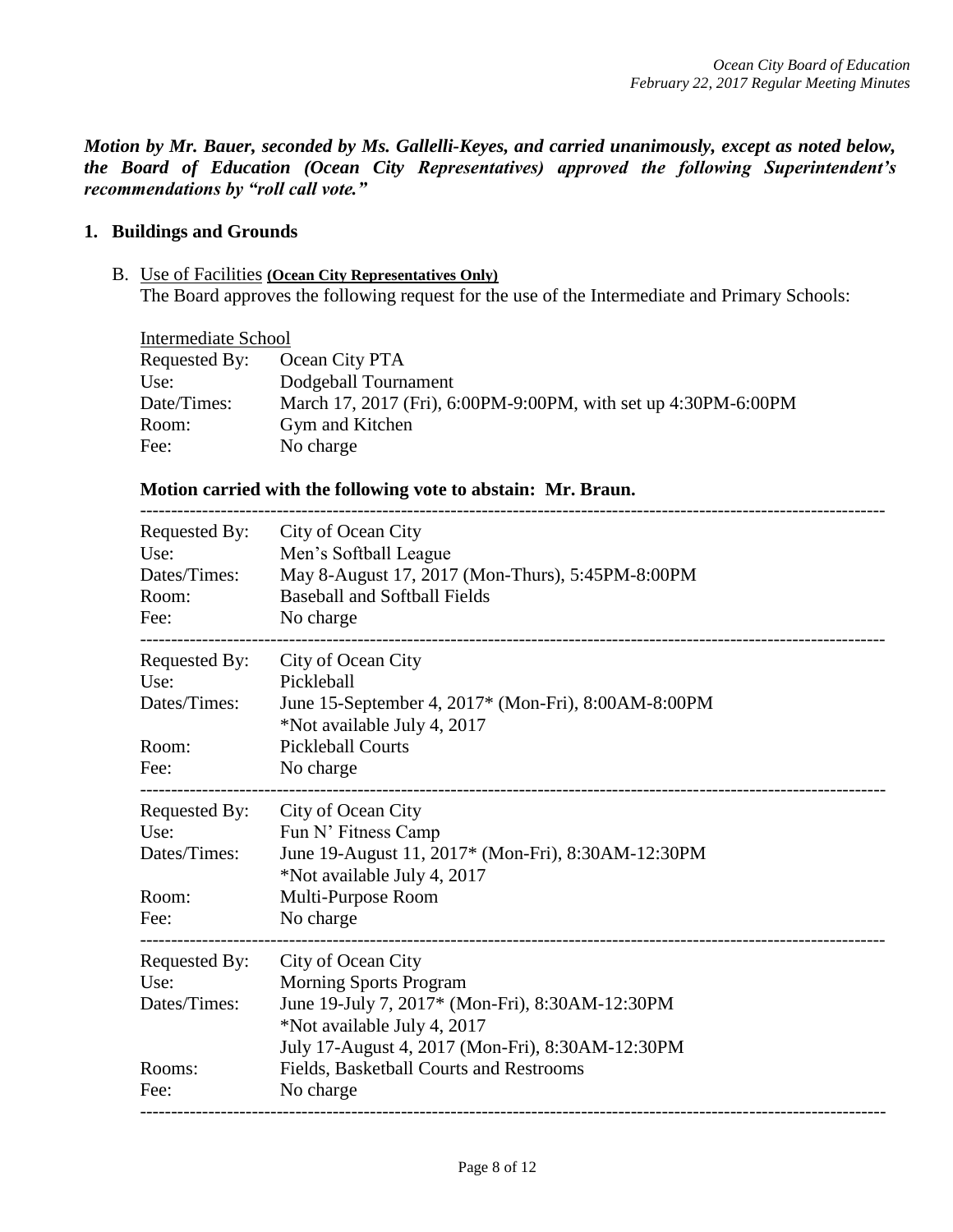| Requested By:<br>Use:<br>Dates/Times:<br>Room:<br>Fee: | City of Ocean City<br><b>Summer Basketball Leagues</b><br>June 19-August 9, 2017 (Mon and Wed), 4:30PM-8:30PM<br>June 20-August 10, 2017* (Tues and Thurs), 4:30PM-10:00PM<br>*Not available July 4, 2017<br>Gym and Basketball Courts<br>No charge |
|--------------------------------------------------------|-----------------------------------------------------------------------------------------------------------------------------------------------------------------------------------------------------------------------------------------------------|
| Requested By:                                          | City of Ocean City                                                                                                                                                                                                                                  |
| Use:                                                   | Field Hockey Pick-Up Games                                                                                                                                                                                                                          |
| Dates/Times:                                           | June 20-August 3, 2017* (Tues & Thurs), 4:30PM-8:00PM<br>*Not available July 4, 2017                                                                                                                                                                |
| Room:                                                  | Fields (Cage – $18^{th}$ & Bay Avenue)                                                                                                                                                                                                              |
| Fee:                                                   | No charge                                                                                                                                                                                                                                           |
| Requested By:                                          | City of Ocean City                                                                                                                                                                                                                                  |
| Use:                                                   | <b>Field Hockey Camp</b>                                                                                                                                                                                                                            |
| Dates/Times:                                           | July 10-14, 2017 (Mon-Fri), 8:00AM-12:30PM                                                                                                                                                                                                          |
| Room:                                                  | Gym (July 10); All OCIS Fields                                                                                                                                                                                                                      |
| Fee:                                                   | No charge                                                                                                                                                                                                                                           |
| <b>Primary School</b>                                  |                                                                                                                                                                                                                                                     |
| Requested By:                                          | <b>National MS Society</b>                                                                                                                                                                                                                          |
| Use:                                                   | MS Bike Ride Rest Stop                                                                                                                                                                                                                              |
| Date/Times:                                            | May 21, 2017 (Sun), 8:00AM-2:00PM                                                                                                                                                                                                                   |
| Rooms:                                                 | Cafeteria, Kitchen and Restrooms                                                                                                                                                                                                                    |
| Fee:                                                   | \$1,090.00                                                                                                                                                                                                                                          |

## **2. Curriculum and Student Affairs**

- H. Intermediate School Field Trip Request **(Ocean City Representatives Only)** The Board approves the attached Intermediate School Field Trip list.
- I. Intermediate School Grant Application Submission **(Ocean City Representatives Only)** The Board authorizes the Intermediate School's submission of one grant application to the Sustainable Jersey for Small Schools Grant Program.
- J. Special Education Extended School Year Programs (ESY) **(Ocean City Representatives Only)**  The Board approves the ESY Program at the Primary School and Intermediate School, June 26, 2017 – July 27, 2017, Monday–Thursday.
- K. Summer School Program Intermediate School **(Ocean City Representatives Only)** The Board approves the Summer School Program for students entering into  $5<sup>th</sup>$  through  $8<sup>th</sup>$  grades from July 5, 2017 – July 27, 2017, Monday-Thursday.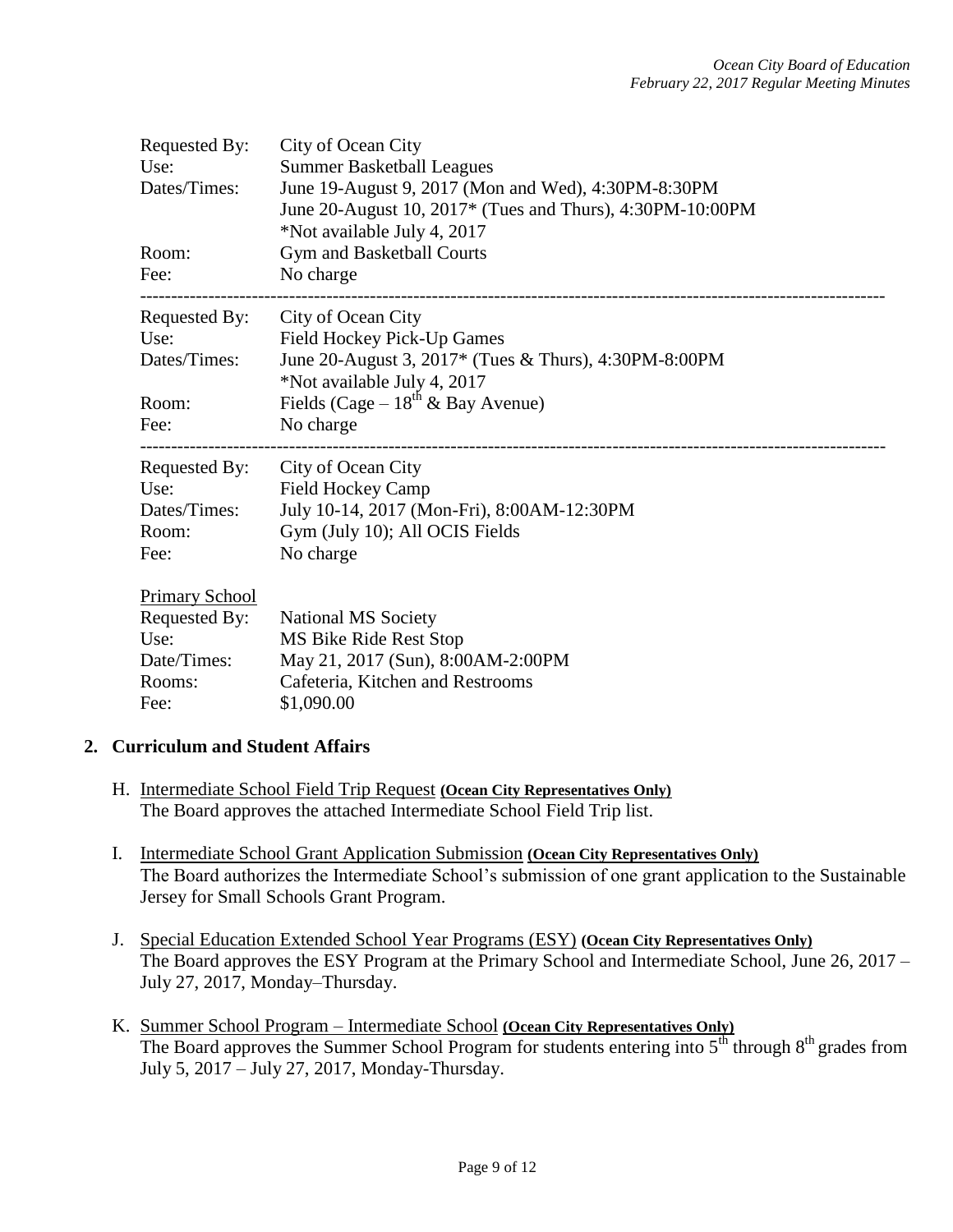- L. Summer Wilson Summer Program/Clinic Intermediate School **(Ocean City Representatives Only)** The Board approves the Wilson Reading Summer Program/Clinic for the Intermediate School from July 5, 2017 – July 21, 2017.
- M. Summer 21<sup>st</sup> Century Challenge Program **(Ocean City Representatives Only)** The Board approves the application to operate the Summer 21<sup>st</sup> Century Challenge Program for the Intermediate School from July 4-11, 2017 and July 24-28, 2017.
- N. Summer JAVA Camp **(Ocean City Representatives Only)** The Board approves the JAVA Camp for students entering  $7<sup>th</sup>$  through  $8<sup>th</sup>$  grades from July 10, 2017 – July 21, 2017.
- O. Summer School Title I Program Primary School **(Ocean City Representatives Only)** The Board approves the Summer School Title I Program for students entering into Kindergarten through  $4<sup>th</sup>$  grades from July 3, 2017 - July 27, 2017, Monday - Thursday. This program will be funded through Title I.
- P. Summer School ELL Program Primary School **(Ocean City Representatives Only)** The Board approves the Summer School ELL Program for students entering into Kindergarten through 4 th grades from July 3, 2017 - July 27, 2017, Monday - Thursday.

# **3. Finance**

- H. Educational Services Contract Agreement **(Ocean City Representatives Only)** The Board approves the 2016-17 Educational Services Contract Agreement between the New Jersey Department of Children and Families and the Ocean City School District (Provider Agency) for the reimbursement of educational services provided to one state responsible student in the amount of \$15,500 for tuition and \$14,400 for transportation, for a total reimbursement to the district in the amount of \$29,900.
- I. Donations **(Ocean City Representatives Only)** The Board accepts the following donations from the Ocean City PTA for the Intermediate and Primary Schools:

Intermediate School Terrapin Turtle Supplies \$208.19

Primary School Three Standing Desk Conversion Kits \$521.13

# **Motion carried with the following vote to abstain: Mr. Braun.**

- **4. Personnel** (All motions are upon Superintendent's recommendation:)
	- J. Intermediate School Volunteer Coach for the 2016-17 School Year **(Ocean City Representatives Only)** The Board approves Robert Spiegel, Intermediate School volunteer baseball coach for the 2016-17 school year.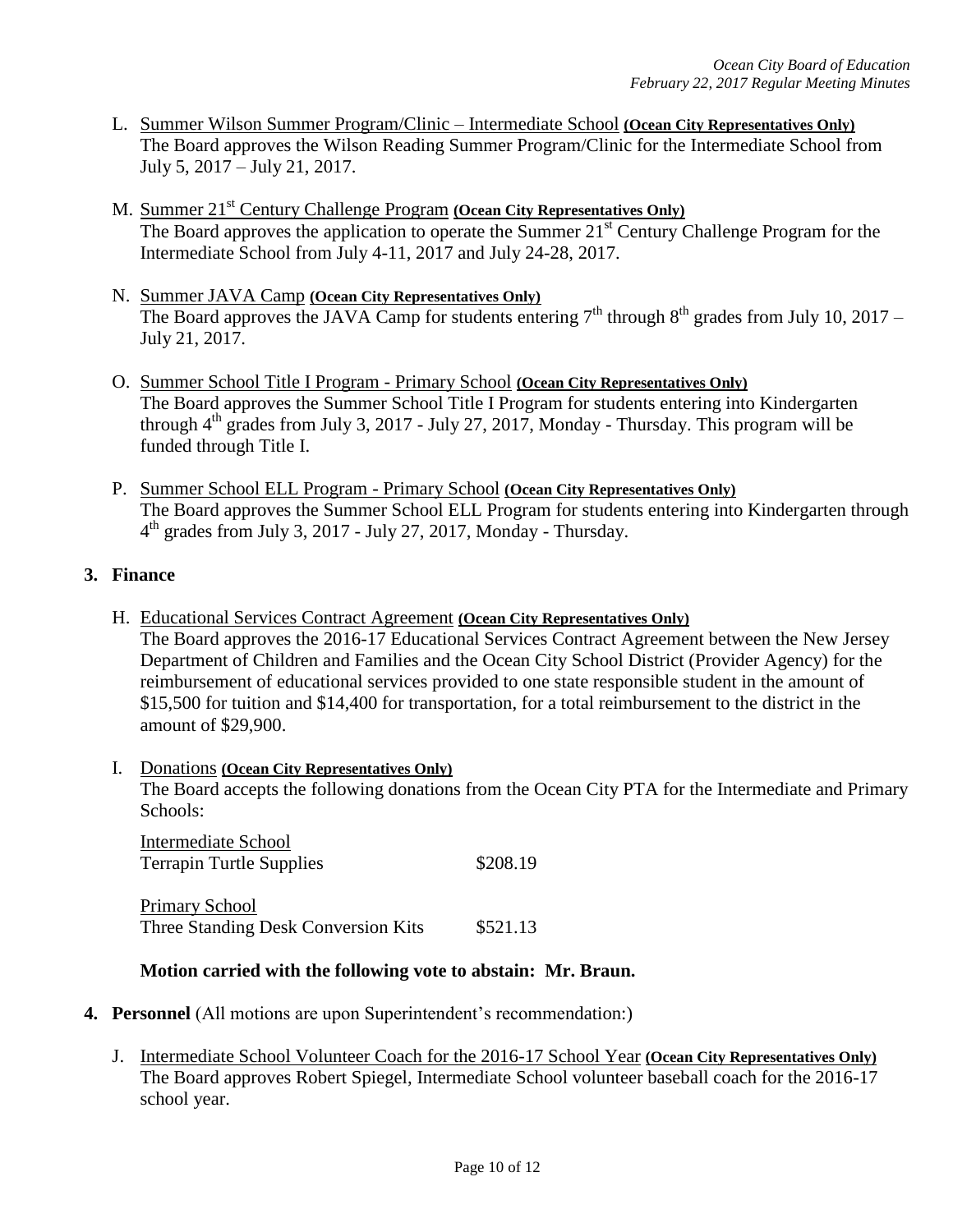K. Revised Leave of Absence – Intermediate School Certificated Staff (Attachment #4.K) **(Ocean City Representatives Only)** 

The Board approves employee #1374, a revised paid leave of absence, effective January 3, 2017 through February 1, 2017, and a paid leave of absence effective February 6, 2017 through April 28, 2017, with an expected return date of May 1, 2017.

L. Leave of Absence – Primary School Certificated Staff (Attachment #4.L) **(Ocean City Representatives Only)**

The Board approves employee #2475, a paid leave of absence, effective February 15, 2017 through March 3, 2017, with an expected return date of March 6, 2017.

M. Extended Leave of Absence – Primary School Certificated Staff (Attachment #4.M) **(Ocean City Representatives Only)**

The Board approves employee #0515, an extended paid leave of absence, effective February 6, 2017 through February 10, 2017, with a return date of February 13, 2017.

N. Extension for Short-Term Leave Replacement – Primary School Certificated Staff **(Ocean City Representatives Only)**

The Board ratifies Kara Uhrich, short-term leave replacement Primary School Teacher of Spanish, an extension through February 10, 2017, at a stipend of \$160 per diem.

O. Short-Term Leave Replacement – Primary School Certificated Staff – roll call vote **(Ocean City Representatives Only)**

The Board approves Melanie Traflet, short-term leave replacement Elementary School Teacher, effective approximately April 3, 2017 through on or before June 2, 2017.

# **APROVAL OF MINUTES:**

Motion by Mr. Bauer, seconded by Mr. James, the Board of Education approved the minutes of the January 25, 2017 Special Meeting/Finance Committee of the Whole Meeting as presented.

Motion carried with the following votes to abstain: Ms. Gallelli-Keyes and Mrs. McAlister.

Motion by Mr. Bauer, seconded by Mr. Braun, the Board of Education approved the minutes of the January 25, 2017 Regular Meeting as presented.

Motion carried with the following votes to abstain: Ms. Gallelli-Keyes and Mrs. McAlister.

## **UNFINISHED BUSINESS:**

There was no unfinished business.

## **NEW BUSINESS:**

There was no new business.

## **PUBLIC COMMENTS:**

Victor Staniec addressed the Board regarding District PARCC scores and PARCC as a graduation requirement for students.